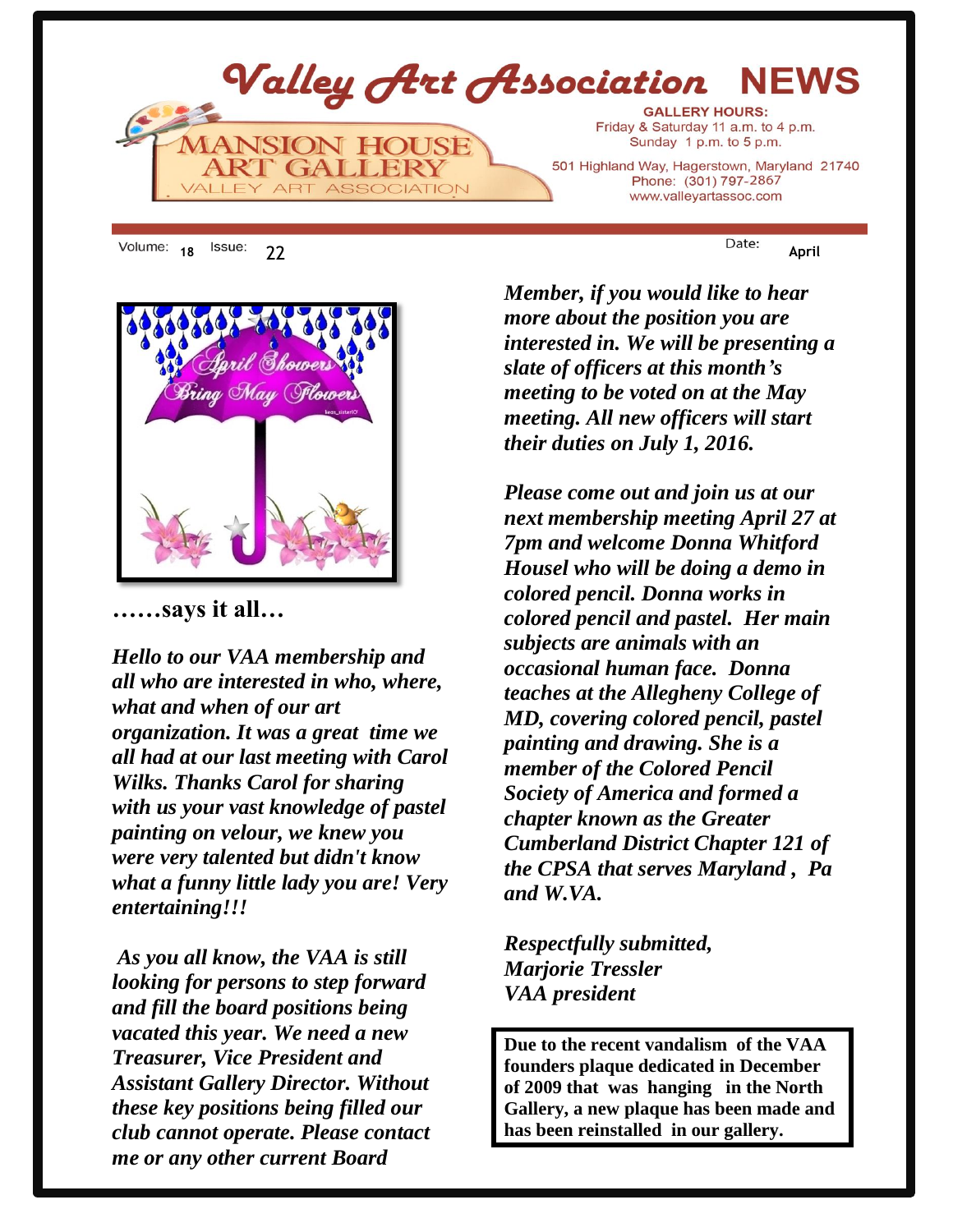### **TREASURER'S POSITION**

**The Valley Art Association is still looking for a treasurer, a key position in the continued functioning of the organization. It involves collecting and depositing proceeds, disbursing payments to artists and paying VAA bills. This position also comes with a role on the VAA Board of Directors, that meets every fourth Wednesday at 4pm just before the regular membership meeting. We usually have dinner delivered to us while meeting for a relaxed time in between the two meetings. This is a wonderful social set of meetings that will only take place one day a month. Please consider this key position and contact Marjorie Tressler our current President or Sue Parker our Recording Secretary and transition treasurer. For more information concerning this position, please contact Sue Parker at susanparker@frontier.com. She has agreed to bring anyone interested up to speed with everything needed to know about the position.**

### **Member News**

**I would like to welcome all of you to take part in our North Gallery Shows. I am writing this since I noticed that originally, the March Personal Heritage Show was relatively thin.**

**This gives all of our members plenty of opportunities to show their work and take an active part in the Valley Art Association. Please refer to the list of All Member Shows in this newsletter. Your support will be greatly appreciated.**

### **Membership Dues**

**Membership dues are due for the 2015-2016 fiscal year (July 1, 2015 through June 30, 2016) if you have not already paid.**

#### **North Gallery News**

**Exhibiting members shall take responsibility for cataloging the items they place at the Mansion House, and shall maintain a list of their items at the desk in the place designated. Each shall also have a folder for receipts of any sales.** 

#### **Special considerations:**

### **Shrink-Wrapped Two Dimensional Artwork**

**The conditions above apply to shrink-wrapped artwork with the following additional provisions. Each member will be limited to 5 shrink-wrapped items at a time (sold pieces may be replaced), and they will be placed in designated Valley Art shrink-wrap bins. Because of space limitations, individuals may not bring in their own bins unless asked by the Gallery Director to contribute one as one of the common, shared bins.**

**(See Opening and Closing Dates under North Gallery Shows)**

#### **Hanging Miniatures**

**To all members that are interested in hanging miniatures on the miniature rack, there will be a small fee. Contact Janie Moltrup for details.**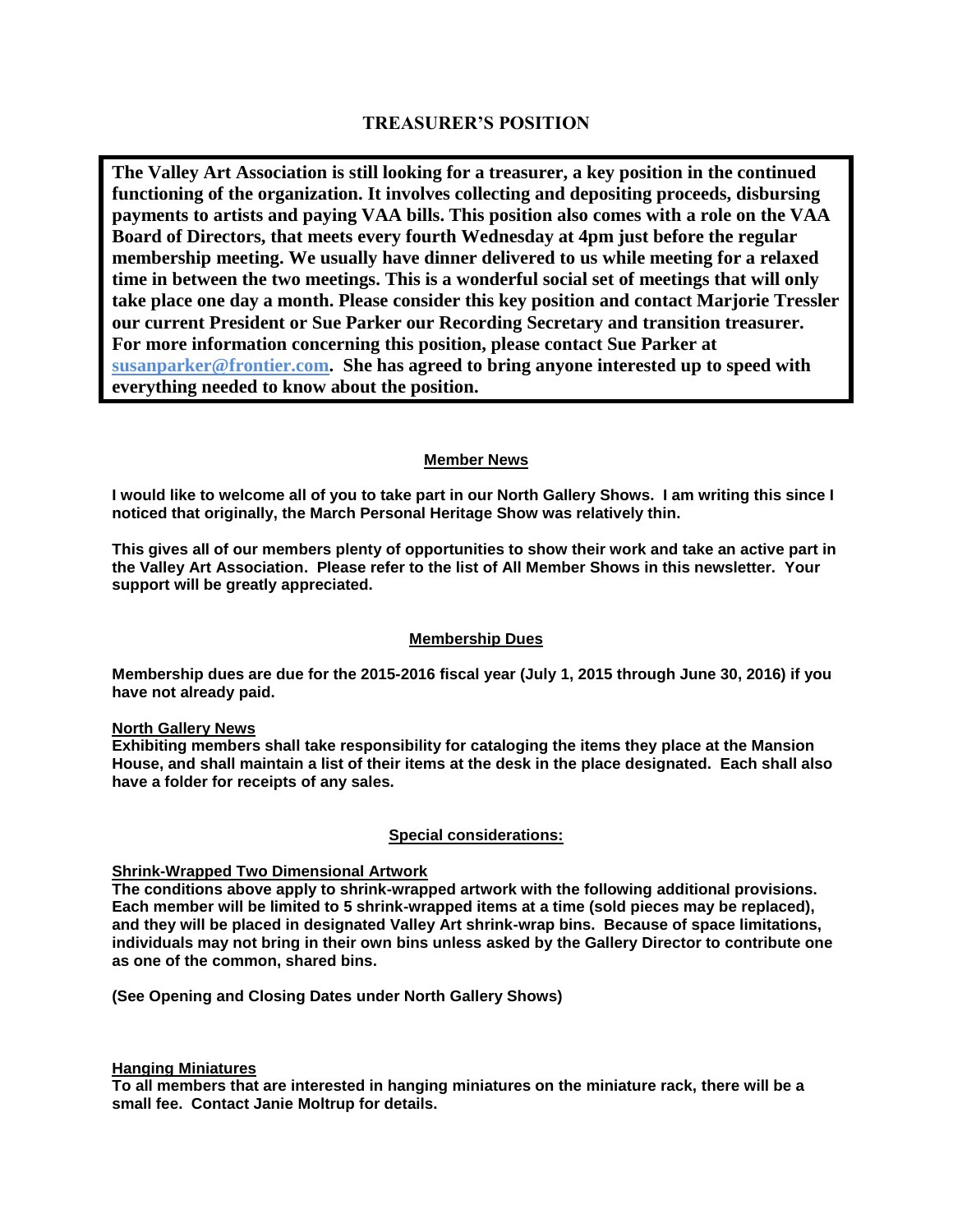#### **2016 Shows**

- **April -- All Member Show, " Springtime on My Mind "**
- **May – All Member Show of Abstract Paintings**
- **June/July -- All Member and Miniature Show in conjunction with the Blues Fest. "Feeling The Heat?" Start painting!**
- **August -- Tamara Hoffman Solo Show: "Reflections of Light".**
- **September – Carol Miller Solo Show.**
- **October – Potomac River Artists Guild (PRAG)**
- **November – Sherry Kemp solo show.**
- **December – Winter All Member Show**

**Following is a letter sent to the Mayor and Hagerstown City Council by Marjorie Tressler requesting that the Mansion House Art Gallery be included in the City's planned art and cultural trail.**

**Dear Mayor and Councilmembers,**

**The Valley Art Association, the 78 year-old organization of professional and recreational artists housed at the beautiful Mansion House in City Park, is pleased to lend its enthusiastic support to the City's planned art and cultural trail. The proposed path, from the downtown Arts and Entertainment District to City Park, with public artworks located along its length, is a most exciting development in the remaking of Hagerstown into a modern and forward-looking city. We are aware of the research that has shown that art, notably interesting and well-planned public art, can be a catalyst for redevelopment and an important attraction for both local citizens and tourists.** 

**As an arts group which is based in City Park, we believe this extraordinarily beautiful setting is a practical and inviting destination for the trail. It is both logical and functional to link to the downtown attractions with the Mansion House, the Museum, and what will, hopefully, soon be world-class public art in and around the park.**

**The Valley Art Association is actively following the planning process and watches with eager anticipation the creation of this wonderful new chapter in the history of the City of Hagerstown.**

**Sincerely,**

**Marjorie Tressler**

**Marjorie Tressler President, The Valley Art Association**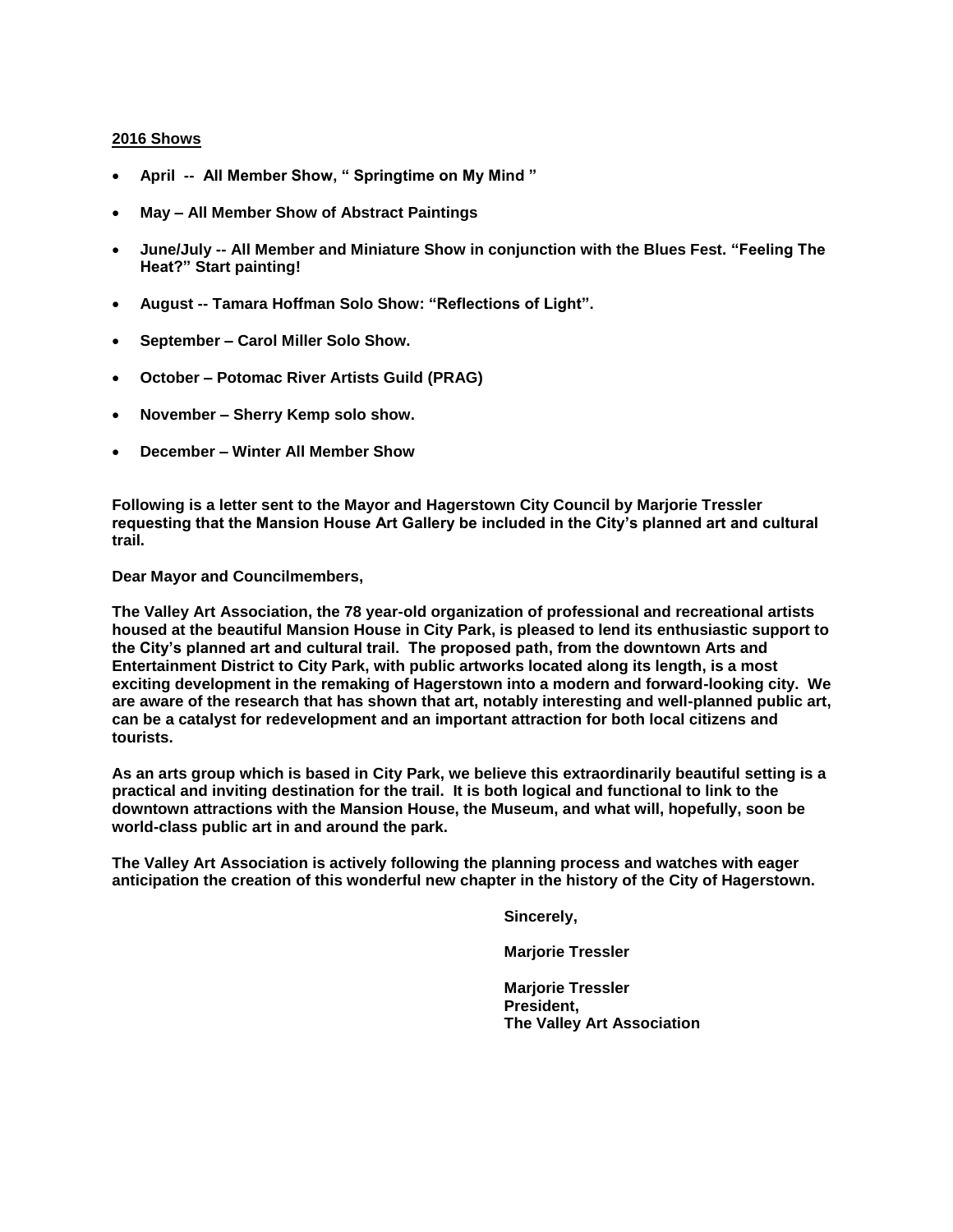#### **Lynn Ferris' Annual Summer Workshop**

**The above workshop will be held again this year, on Thursdays starting July 21st- August 25th for a total of 6 classes. The cost is \$20 per class and will be held in the Mansion House from 9am to 12 noon. For more information and to sign up please contact Lynn at: [ferrislynn@yahoo.com](mailto:ferrislynn@yahoo.com)**

#### **Inspiration Tuesdays**

**Dates: Continuous Day: Tuesday Time: 10am-2pm Location: Mansion House Tuition: Free. Marjorie Tressler is facilitating a weekly painting session in oil, acrylic, watercolor or mixed media for intermediate and advanced painters each Tuesday. These sessions are free and open to all members of the VAA. The artists share ideas, experiences, knowledge and use of materials. There are some critiques, but most of all, inspiration. The artists supply their own materials, still life set-ups and resource photographs, etc. The only requirement is that the artist needs to be self-motivated and able to work independently. For more information or to sign up, please contact Marjorie at 717-762-6791 or [marjorietressler@comcast.net.](mailto:marjorietressler@comcast.net)**

#### **Wednesday Night Art Class**

**Beginning January 6, 2016, Marjorie Tressler will be teaching a class in both oil and acrylic the 1st and 3rd Wednesday night of each month from 6:30 to 9pm. Location: Mansion House. Tuition is \$65.00 for 6 classes. Classes are continuous and will be for all painting levels. Each student gets individual attention and is encouraged to work on any subject they are interested in and wish to paint. The class is very unique where the students are taught in a very friendly and relaxed atmosphere with fun conversations, where everyone is enjoying the experience of creating a beautiful painting. The only requirement is for students to provide their own painting materials, table or floor easel. For more information please contact Marjorie at 717-762-6791 or marjorietressler@comcast.net .**

#### **Wednesday Art Group**

**The Wednesday Art Group invites you to join us. We meet every Wednesday from 10am to 2pm. Bring your lunch and paints, any medium. For more information call Audrey Mentzer at 301-739- 8112 or Ruth Peyton at 301-223-8688.**

#### **Destination Arts, Waynesboro**

**This is a news flash to our members for an opportunity to visit and maybe consider showing their work at Destination Arts in Waynesboro. Destination Arts continues with 5 permanent galleries and more in the works!!! "Gallery 50", the Arts Alliance's flagship gallery, has maintained a following featuring: Wind Down Fridays with music and Uncorked Inspiration Paint nights. Artists demo every Thursday with Marjorie Tressler and music every weekend at Gallery 50. Also, there are writers' and song writers' forums once a month. With over 80 artists and artisans represented in Gallery 50, it is joined by 42 West Arts, a co-op gallery with 17 artists; The Ceramic Center, a coop of potters; and Through the Lens and Beyond plus Gallery 20. Hours of operation are: Thursday 1-4pm, Friday 5-8pm, Saturday 12-6pm, and Sunday 1-4pm. For more information, contact Gallery 50 Curator, Marjorie Tressler at [marjorietressler@comcast.net.](mailto:marjorietressler@comcast.net)**

**42 West Arts Gallery Located at 42 West Main Street, Waynesboro, 42 West Arts Gallery is excepting 3D artistssculptures, fine art crafters, etc. to join the art gallery. Contact: Denny & Donna Bingaman 717-762-8394 [artsyfolks@embarqmail.com](mailto:artsyfolks@embarqmail.com)**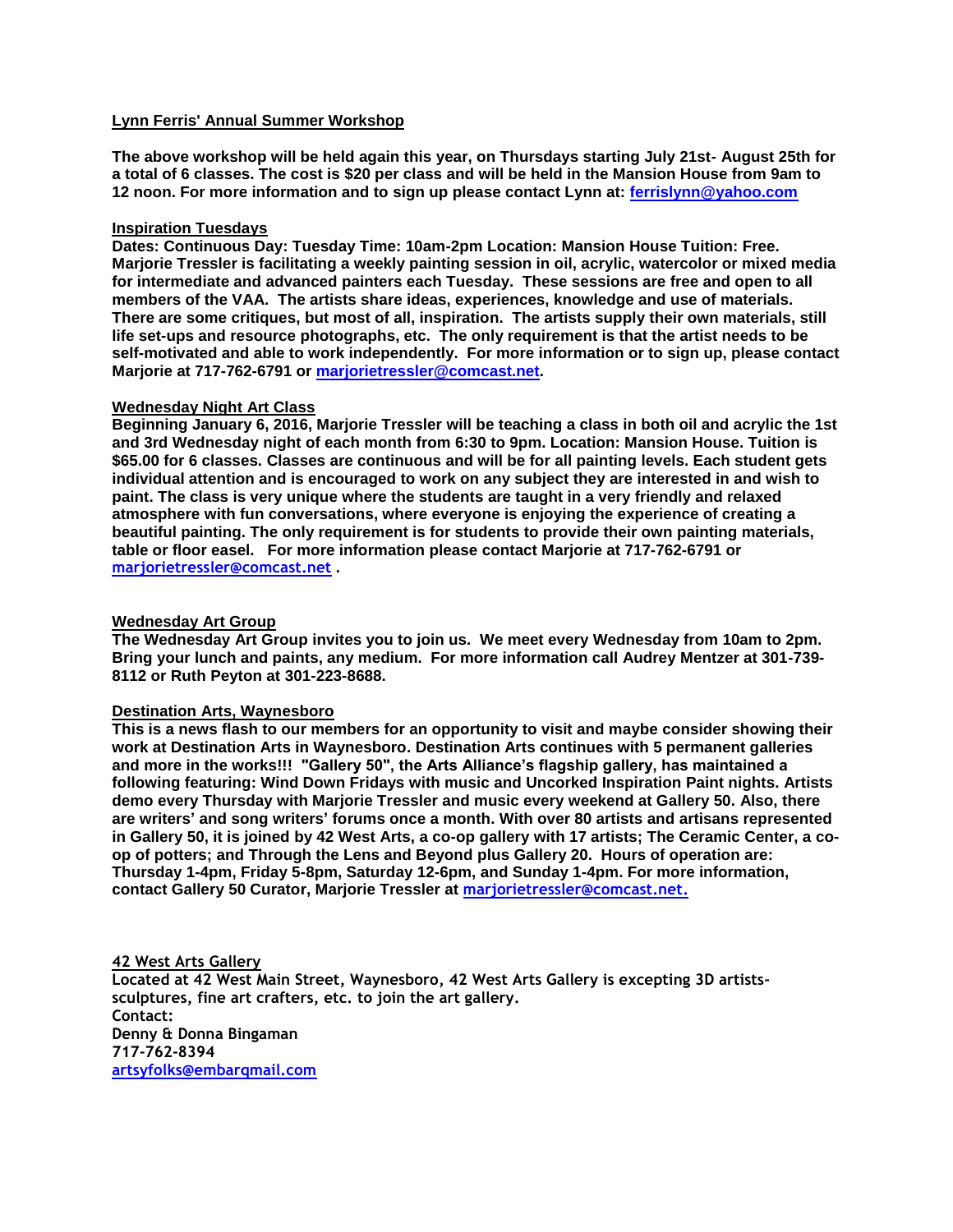**Artists Looking for Artists and Models for Wednesday Portrait Group Hagerstown YMCA Wednesday Mornings 9:30am—12:30pm Contact: Donna Mason: 301-791-6719 or [donnamasonart@yahoo.com](mailto:donnamasonart@yahoo.com)**

**Here is another opportunity to show your art.**

#### **Renfrew Art Exhibit: Theme: Back in the Good Old Days**

**Featuring: Summer kitchens, smoke houses, spring houses, old mills, blacksmith shops, wagon sheds, fruit cellars and/or the implements used in these structures**

- **Entry deadline: March 15th -- 2 entries per artist Paintings or photography accepted.**
- **Exhibit dates: April 16th-June 25th**
- **Delivery date: April 8th from 10 am to 2 pm at the Renfrew Visitor Center**
- **Reception is April 16th at 11 am.**
- **Pick up art work on June 28th at 11 am.**

**To enter contact Becky Dietrich 717- 749-3831 or Dbec100@embarqmail.com with title, medium and price.**

**No commission will be taken from sold paintings. A donation to Renfrew would be appropriate.**

#### **Clothesline Exhibit Waynesboro**

**The Waynesboro Studio Art Club will allow submissions to its annual Clothesline Exhibit from non-members this year. Please note the clothesline entry forms are due to Cindy Smith by April 15. Contact Cindy at [cindy2565@embarqmail.com.](mailto:cindy2565@embarqmail.com)**



**Our own Marti Yeager will be a featured artist at the Chambersburg Council for the Arts throughout September and October of 2016.**

# **Valley Art Association 2016 Meeting Schedule**

# **April 27, 2016 – Donna Housel**

# **May 25, 2016 – Lynn Ferris (water color)**

# **June 22, 2016 – Picnic**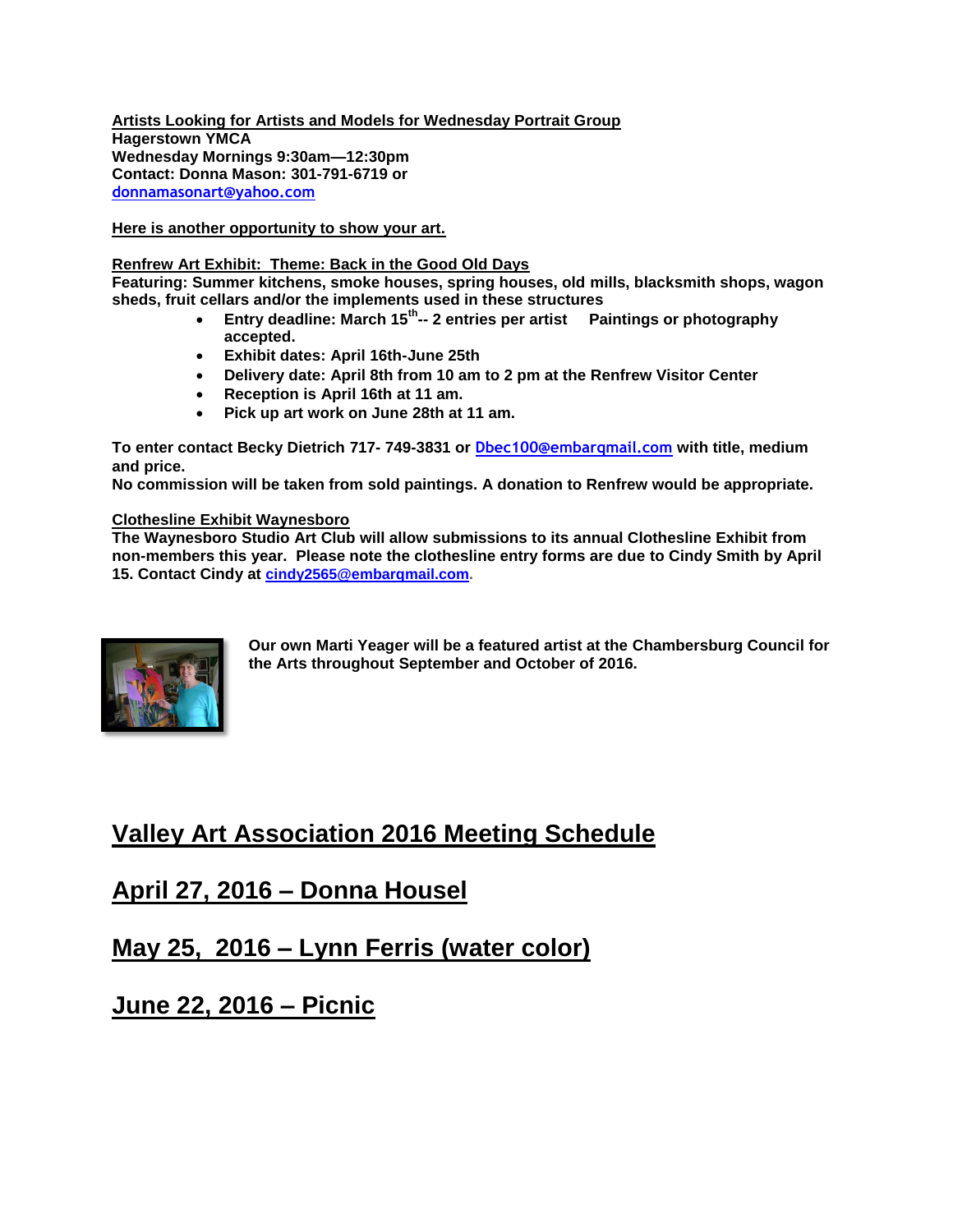# **2016 Meritus Art In The Hallways Schedule**

**April Ruth Peyton May Rhoda Albright June Audrey Mentzer July Donna Ashbaugh August Marjorie Tressler September Donna Bingaman October Sharon Benoit November Carol Miller December Bill Davis**

# **2016 Chambersburg Hospital Artist of the Month Schedule**

**April Barbara Petrucci May Viktoriya Hoover June Cindy Barker July Sylvia Troust August Donna Bingaman September Denny Bingaman October Jean Harshman November Kent Roberts December Lynda Cook**